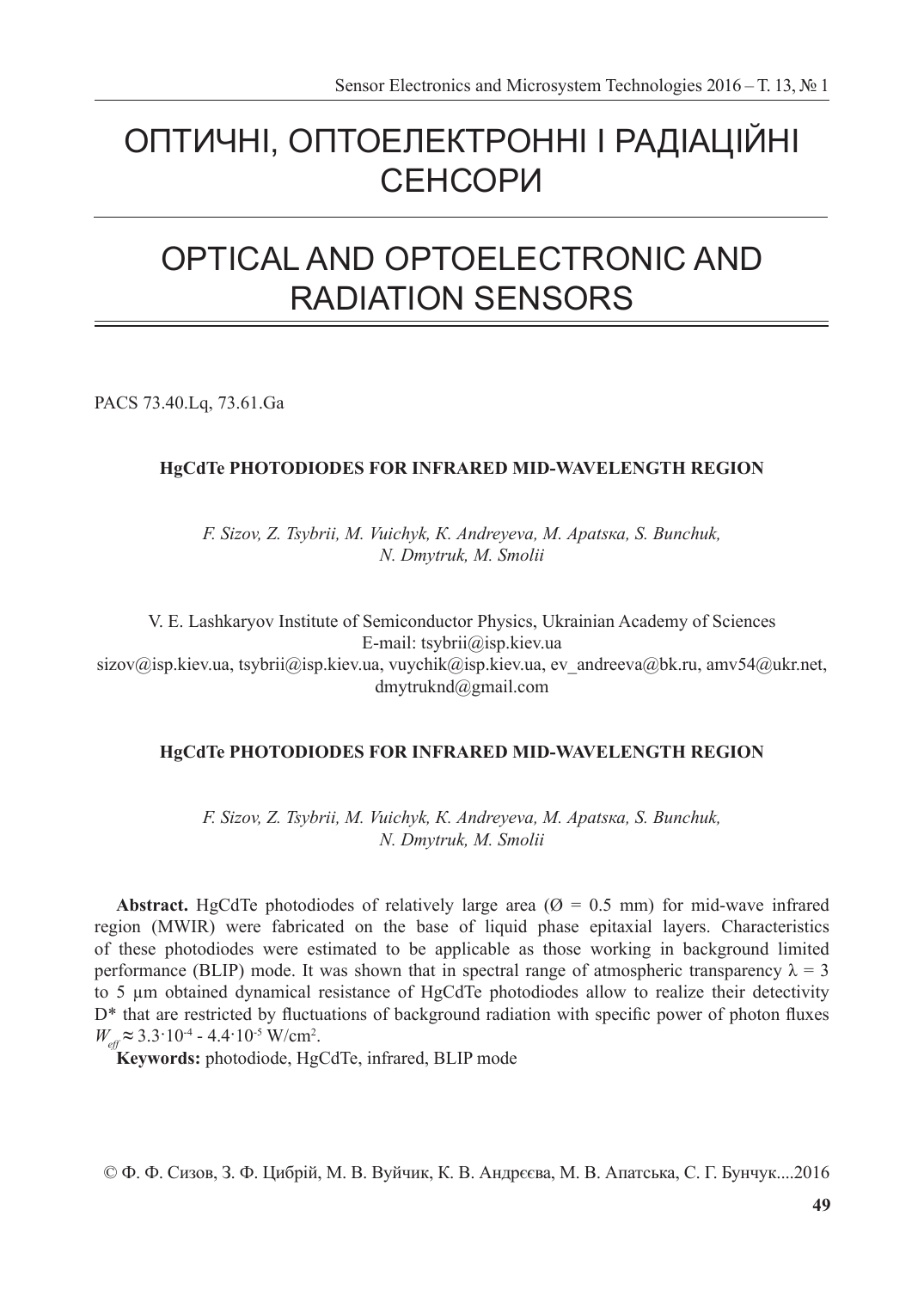## **ФОТОДІОДИ HgCdTe СЕРЕДНЬОХВИЛЬОВОГО ІЧ ДІАПАЗОНУ СПЕКТРА**

*Ф. Ф. Сизов, З. Ф. Цибрій, М. В. Вуйчик, К. В. Андрєєва, М. В. Апатська, С. Г. Бунчук, Н. В. Дмитрук, М. І. Смолій*

**Анотація.** Виготовлено фотодіоди HgCdTe середньохвильового інфрачервоного (ІЧ) діапазону спектра з великою площею чутливого елемента ( $\varnothing = 0.5$  мм) з довгохвильовою межею фотовідгуку  $\lambda_{\alpha}$  ≈ 5 мкм та досліджено їхні характеристики на структурах, вирощених методом рідкофазної епітаксії. Оцінено характеристики таких фотодіодів, які необхідні для їх функціонування в режимах, обмежених флуктуаціями потоку фотонів фонового випромінювання (BLIP режим, BLIP - background limited performance).

**Ключові слова:** фотодіод, HgCdTe, інфрачервоний, BLIP режим

### **ФОТОДИОДЫ HgCdTe СРЕДНЕВОЛНОВОГО ИК ДИАПАЗОНА СПЕКТРА**

*Ф. Ф. Сизов, З. Ф. Цибрий, Н. В. Вуйчик, Е. В. Андреева, М. В. Апатская, С. Г. Бунчук, Н. В. Дмитрук, М. И. Смолий*

**Аннотация.** Изготовлены фотодиоды HgCdTe средневолнового инфракрасного (ИК) диапазона спектра большой площади ( $\varnothing = 0.5$  мм) с длинноволновой границей фотоответа  $\lambda_{\rm co}$  ≈ 5 мкм и исследованы их характеристики на структурах, выращенных методом жидкофазной эпитаксии. Оценены характеристики таких фотодиодов, необходимые для их функционирования в режимах, ограниченных флуктуациями потока фотонов фонового излучения (BLIP режим, BLIP - background limited performance).

**Ключевые слова**: фотодиод, HgCdTe, инфракрасный, BLIP режим

#### **1. Introduction**

MWIR HgCdTe photodiodes ( $\lambda = 3-5$  µm,  $T \approx 80$  K) together with InSb photodiodes (cutoff wavelength  $\lambda_{\rm co} = 5.6 \ \mu \text{m}$ , T  $\approx 80 \ \text{K}$ ) are finding broad applications in systems of environment monitoring, fire safety, communication, space monitoring of the Earth surface, medical diagnostics, security and military applications (e.g. tracking and capture of targets) etc. (see e.g. [1-3]). IR MWIR photodiodes (on the base of HgCdTe and InSb) are basically used at matrix arrays formation with pixel dimensions up to  $15\times15$  µm and photodiodes number in the array up to  $2048 \times 2048$  (for Refs. see e.g. [3]). Along with small area detectors in a lot of applications are used large area photodiodes with dimensions Ø **≈** 1.25, 3.2×3.2 mm [4, 5].

Larger band gap in  $Hg_{1-x}Cd_x$  $Hg_{1x}Cd_xTe$  $(x \approx 0.3, \lambda_{\rm co} = 5 \mu m$  at 80 K) compared with the band gap of InSb ( $\lambda_{\text{eq}} = 5.6 \text{ }\mu\text{m}$ ) allows realize much lower dark currents in HgCdTe photodiodes. But technologies of getting high quality large area homogeneous layers give the opportunity to get InSb photodiodes that are restricted only by fundamental mechanisms of current transport. In HgCdTe large area photodiodes there exist some additional mechanisms of "fault" currents connected with structural and metallurgical defects in layers and depletion regions (e.g heterogeneities, Te inclusions and dislocation clusters) which limit obtaining small dark currents in them that in turn restrict the ultimate parameters of photodiodes on the base of this semiconductor. It concerns mainly long wavelength  $Hg_{1-x}Cd_xTe$  photodiodes  $(\lambda_{\infty} \approx 12 \text{ }\mu\text{m})$  with chemical composition  $x \approx 0.2$ .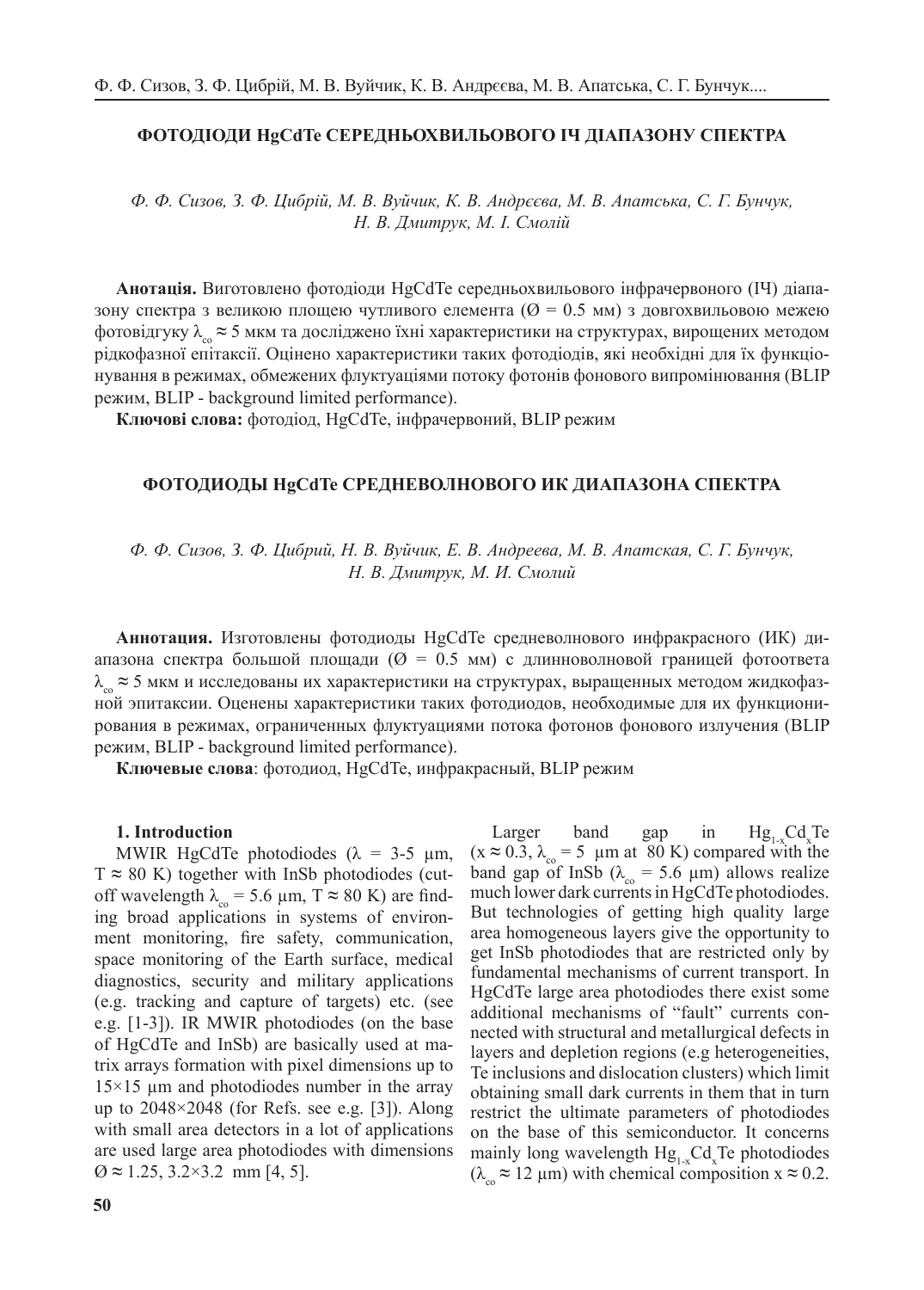For single MWIR and LWIR (long wavelength IR) photodiodes the ultimate detectivity

The purpose of investigations of current-<br> $D^* = (A_d \cdot \Delta f)^{1/2}/NEP = S_I \cdot (A_d \cdot \Delta f)^{1/2}/I_{ph}$ , voltage characteristics, dynamical resistance and voltage characteristics, dynamical resistance and spectral dependencies of MWIR HgCdTe pho-Referred to the MWIR TigCuTc photographic and todiodes performed was determination of the F minimum values of parameter  $R_0A_d$  that basically equivalent power NEP =  $I_{ph}/S_p$ , the current defines the detectivity values of photodiodes op-<br>defined by the background fluctuation nois erating in BLIP mode. Here  $R_0$  is the dynamical of the important noise<br>resistance of diades without hise A, is the photo substantial photographs is the thermal resistance of diodes without bias,  $A_d$  is the photodiode sensitive area.

#### **2. Experiment and estimations**  $p_{\rm p}$  photodiode sensitive area. operating in BLIP mode. Here R0 is the dynamical resistance of diodes without bias, Ad is the

**2. 2. Experiment and** *F* **i Experiment and** *F* **i Experiment and the state of the state of the state of the state of the bias voltage, β is the non-ideality factor.** thickness  $d \approx 15$  µm grown by liquid-phase epi- fined by  $\frac{d}{dx} \int \frac{d}{dx} \int \frac{d}{dx} \int \frac{d}{dx} \int \frac{d}{dx} \int \frac{d}{dx} \int \frac{d}{dx} \int \frac{d}{dx} \int \frac{d}{dx} \int \frac{d}{dx} \int \frac{d}{dx} \int \frac{d}{dx} \int \frac{d}{dx} \int \frac{d}{dx} \int \frac{d}{dx} \int \frac{d}{dx} \int \frac{d}{dx} \int \frac{d}{dx} \int$ taxy method on  $Cd_{1}$ ,  $Zn$ ,  $Te$  ( $y \approx 0.03$  - 0.05) sub-<br>*strates* In this case, the lattice perspectors are close. strates. In this case, the lattice parameters are close to each other that allows obtaining structures with<br>relatively low dislocation densities  $\left(\frac{1}{2}a_1\right)^5$  and  $\left(2 \cdot q^2 \cdot \eta \cdot N_{\lambda,T} \cdot A_d + 4k_B T/R_0\right) \cdot \Delta t$ to each other that allows obtaining structures with  $= (2 \cdot q^2 \cdot \eta \cdot N_{\lambda,r} \cdot A_d + 4k_B T/R_0) \cdot \Delta f$ .<br>relatively low dislocation densities (< 10<sup>5</sup> cm<sup>-2</sup>) at the metallurgical boundary of HgCdTe and Here CdZnTe. Those values of dislocation densities rent connected with the background fluct weakly influence on  $R_0A_d$  parameters and excess noises at typical photodiodes operation tempera-  $\langle A_{\phi} \rangle^2 = 2 \cdot q^2 \cdot \eta \cdot A_d \cdot N_{\lambda, T} \cdot \Delta f$  and tures  $T \approx 80 \text{ K}$  [6].  $\frac{1}{2}$  substrates parameters are close to each other that are close to each other that allows obtaining  $\frac{1}{2}$  of  $\frac{1}{2}$  and  $\frac{1}{2}$  are close to each other than  $\frac{1}{2}$  and  $\frac{1}{2}$  and  $\frac{1}{2}$  and  $\frac{1}{$  $CdZnTe$ . Those values of dislocation densities For the current noise the current noise is defined by  $\frac{1}{2}$  on Cd.  $\frac{7}{2}$  on Cd.  $\frac{7}{2}$  on Cd.  $\frac{7}{2}$  on Cd.  $\frac{7}{2}$  on Cd.  $\frac{7}{2}$  on Cd.

With the assumption of photo-response spectral characteristics of ideal photodiode for current responsivity S<sub>1</sub>, it follows an expression [7, 8] and characteristics of ideal photodrode for current responsivity  $S_{l,\lambda}$  it follows an expression [7, 8]  $S_{L\lambda}$  it follows an expression

$$
S_{\text{IA}} = \eta q \cdot \lambda / h \cdot c = \eta q / h \cdot v = 0.806 \cdot \eta \cdot \lambda, \text{ A/W}, \quad (1) \qquad N_{\phi} = \frac{\Omega_i}{\pi} \cdot \int_{\lambda_i}^{\lambda_i} \frac{2 \cdot \pi \cdot c}{\lambda^4 \cdot [\exp(\frac{hc}{\lambda_i \cdot \pi}) - 1]}
$$

where q is the electron charge, h is the Planck where c is the light speed,  $\lambda = 5$  µm and constant, v and  $\lambda$  are the radiation frequency and  $\lambda_1 = 3$  µm define the spectral range of wavelength, respectively.

For MWIR ideal photodiode with  $λ<sub>co</sub> = λ<sub>max</sub> = 5 μm the maximum value of current diaphragm and  $θ<sub>i</sub>$  is the plane angle of$ responsivity with typical for HgCdTe photodides quantum efficiency  $\eta = 0.5$  is  $S_{\text{IA}}^{\text{max}} \approx 2 \text{ A/W}$ . N  $\approx 6.5 \cdot 10^{15} \text{ cm}^2 \cdot \text{s}^{-1}$  at back For ideal photodiode the spectral responsivity  $\frac{1}{2}$  for  $\frac{1}{2}$  for  $\frac{1}{2}$  for  $\frac{1}{2}$  for  $\frac{1}{2}$  for  $\frac{1}{2}$  for  $\frac{1}{2}$  for  $\frac{1}{2}$  for  $\frac{1}{2}$  for  $\frac{1}{2}$  for  $\frac{1}{2}$  for  $\frac{1}{2}$  for  $\frac{1}{$  $\frac{1}{2}$  For MWIR i

$$
S_I(\lambda) = \frac{\lambda}{\lambda_{\text{max}}} \cdot S_{I\lambda}^{\text{max}}.
$$
 (2)

Spectral responsivities of real photodiodes dif-<br>for from those for ideal ones, due to dependence<br> $\begin{bmatrix} 0 & 1 & 1 \\ 0 & 1 & 0 \end{bmatrix}$   $\begin{bmatrix} 0 & 1 & 1 \\ 0 & 0 & 1 \end{bmatrix}$ fer from those for ideal ones, due to dependence on the surface quality, the depth of depletion layer, the thickness of diode structures, etc. However, those differences are not very substantial  $\frac{1}{2}$  for the angles of view pointed out the de and for estimations of upper limit performance of photodiodes detectivity one can use expressions that are valid for ideal photodiodes. and for estimations of upper limit performance of  $D_{\lambda_{co}}^* \approx 4.2 \cdot 10^{11}$  cm·Hz<sup>1/2/W</sup>, respectively, and spe-<br>photodiodes detectivity, one can use expressions *d со <sup>B</sup> q N*

> For single MWIR and LWIR (long wavelength IR) photodiodes the ultimate detectivity values

$$
D^* = (A_d \cdot \Delta f)^{1/2} / NEP = S_I \cdot (A_d \cdot \Delta f)^{1/2} / I_{ph},
$$
 (3)

performance of photodiodes detectivity one can use expressions that are valid for ideal

are limited by background fluctuation noise [7,9]. Here  $\Delta f$  is the electronic bandwidth and noise ly equivalent power NEP =  $I_{ph}/S_1$ , the current value  $p-$  defined by the background fluctuation noise. limited by background fluctuation noise [7.9]. For single MWIR and LWIR (long wavelength IR) photodiodes the ultimate detectivity

**Planar** *n***-on -***p* **HgCdTe photodiodes were fab-** bias voltage, β is the non-ideality factor. n BLIP mode. Here  $R_0$  is the dynamical other one of the important noise in IR photodiodes current is the thermal noise diode sensitive area. (Johnson-Nyquist noise)  $I_T$  that is defined by dynamical photodiode dark resistance  $R_0 = -[dI/dU(I))]$ <sup>-1</sup><sub>U=0</sub> =  $\beta k_B T/qI_0$ , where U is the bias voltage,  $\beta$  is the non-ideality factor. externative process  $\frac{1}{2}$  and  $\frac{1}{2}$  is the process current value of the background fluctuation  $\frac{1}{2}$ . That is defined  $(Johnson-Nyquist noise)$   $I<sub>r</sub>$  that is defined  $\frac{1}{\sqrt{2}}$  different parameters  $\frac{1}{\sqrt{2}}$ . Here  $\frac{1}{\sqrt{2}}$  is the electronic bandwidth and noise the electronic bandwidth and noise the electronic bandwidth and noise the electronic bandwidth and noise the electron cal

For these two noises the current noise is defined by  $\int \frac{dx}{dt}$  is defined by dynamical photodiode dark resistance  $\int$ equivalent power NEP = Iphology and current value defined by the background fluctuation noise. The background fluctuation noise is the background fluctuation in the background fluctuation in the background fluctuation in t

$$
Cd_{1-y}Zn_yTe (y \approx 0.03 - 0.05) sub-se, the lattice parameters are closeat allows obtaining structures withislocation densities (< 105 cm-2) = (2 \cdot q2 \cdot \eta \cdot N_{\lambda,T} \cdot A_d + 4k_B T/R_0) \cdot \Delta f
$$
 (4)

netallurgical boundary of HgCdTe and Here  $k_B$  is the Boltzmann constant, noise cur-Those values of dislocation densities rent connected with the background fluctuations<br>influence on  $R_A$  parameters and excess of the number photon fluxes of the number photon fluxes  $\langle J_{\phi} \rangle^2 = 2 \cdot q^2 \cdot \eta \cdot A_{d} \cdot N_{\lambda, T} \cdot \Delta f$  and thermal noise ures T  $\approx$  80 K [6].<br>With the assumption of photo-response spec-  $I_T = (4k_B T/R_0) \cdot \Delta f$ , and the background number  $(1 - \frac{1701}{2})$  $\int$  of the number photon fluxes  $a^2$ ,  $n, A, N, Af$  and thermal noise  $H = \frac{1}{\sqrt{2}}$  is the Boltzmann constant, noise current connected with the background fluctuations of  $\frac{1}{\sqrt{2}}$ 

of photon fluxes (see e.g. [7,8]) of photon fluxes (see e.g. [7,8]) con huxes (see e.g.  $[7,9]$ )

1) 
$$
N_{\phi} = \frac{\Omega_i}{\pi} \int_{\lambda_i}^{\lambda_{ce}} \frac{2 \cdot \pi \cdot c}{\lambda^4 \cdot [\exp(\frac{hc}{k_B T \cdot \lambda}) - 1]} \cdot d\lambda,
$$
 (5)

Ext where c is the light speed,  $\lambda_{\infty} = 5 \mu m$  and  $\lambda_1 = 3$  μm define the spectral range of photo-<br>diade consitivity the  $\Omega = \cos(\frac{1}{2} \theta_1/\theta_2)$  is the gth, respectively.<br>MWIR ideal photodiode with diode sensitivity, the  $\Omega_i = \pi \times \sin^2(\theta/2)$  is the  $\frac{\text{th}}{\text{mt}}$  (field of view (FOV) that is defined by cold haximum value of current diaphragm and  $θ_1$  is the plane angle of view. For  $\Omega_i = 1.57$  ( $\theta_i = 90^\circ$ ) the background flux<br>N  $\approx 6.5 \cdot 10^{15}$  gm<sup>-2</sup> s<sup>-1</sup> at background tempore  $N_{ph} \approx 6.5 \cdot 10^{15}$  cm<sup>-2</sup>·s<sup>-1</sup> at background temperature (of the black body)  $T = 300$  K, and for  $Q = 0.21$  sr  $(0.6 \pm 30^0)$  N  $\approx 8.8 \cdot 10^{14}$  cm<sup>-2-s-1</sup>  $\Omega_{3} = 0.21 \text{ sr } (\theta_{i} = 30^{\circ}) \text{ N}_{ph} \approx 8.8 \cdot 10^{14} \text{ cm}^{-2} \cdot \text{s}^{-1}.$ For  $\Omega_1 = 1.57$  ( $\theta_2 = 90^\circ$ ) the background flux  $(21 \text{ sr } (\theta = 30^{\circ}) \text{ N } \approx 8.8 \text{ m})$  $(\theta = 30^{\circ})$  N  $\approx 8.9^{\circ}$ re (of the black body)  $T = 300$  K, and for<br>  $R_3 = 0.21$  sr ( $\theta_i = 30^0$ )  $N_{ph} \approx 8.8 \cdot 10^{14}$  cm<sup>-2</sup> s<sup>-1</sup>. frequency and  $\lambda = 3$  um define the spectral range of photo $λ_1 = 3 \mu m$  define the spectral range of photo-<br>diode sensitivity, the  $Ω = π \times sin^2(θ/2)$  is the e (or the black body)  $1 =$ <br>= 0.21 sr ( $\theta_i = 30^\circ$ ) N<sub>rt</sub>  $\approx 8.8^\circ$  $\mathbf{r}$  ( $\theta$  = 30<sup>0</sup>) N  $\approx 8$  $R_A = 0.21$  sr  $(\theta_i = 30^0)$  N<sub>ph</sub>  $\approx 8.8 \cdot 10^{14}$  cm<sup>-2</sup>:s<sup>-1</sup>.<br>Eas these two type of noises for ideal photodic ht speed,  $\lambda_{\rm co}$  = light speed  $\lambda = 5$ 

For these two type of noises for ideal photodiode it follows *d*  $A_{\text{max}}$  **co**  $A_{\text{max}}$  **co**  $A_{\text{max}}$  **co**  $A_{\text{max}}$  **co**  $A_{\text{max}}$  **co**  $A_{\text{max}}$  **co**  $A_{\text{max}}$  **co**  $A_{\text{max}}$  **co**  $A_{\text{max}}$  **co**  $A_{\text{max}}$  **co**  $A_{\text{max}}$  **co**  $A_{\text{max}}$  **co**  $A_{\text{max}}$  **co**  $A_{\text{max}}$  **co**  $A_{\text{max}}$   $\overline{1}$ *d*  $\frac{10110 \text{WS}}{2 \cdot 41 \text{ T}}$  $\frac{1}{2}$  **d**  $\frac{1}{2}$  *d E*  $\frac{1}{2}$  *na d E T* se two type of noises for ideal photodi-

$$
D_{\lambda_{co}}^{*} = \frac{\eta q \lambda_{co}}{hc} \cdot \left[\frac{4k_{B}T}{R_{0}A_{d}} + 2q^{2}\eta N_{\phi}\right]^{-1/2} \quad . \quad (6)
$$

For the angles of view pointed out the detectivity at  $\lambda_{\rm co} = 5$  µm is  $D_{\lambda_{\rm co}}^* \approx 1.5 \cdot 10^{11}$  cm·Hz<sup>1/2</sup>/W<br> $D_{\rm o}^* \approx 4.2 \cdot 10^{11}$  cm·Hz<sup>1/2</sup>/W respectively and spec cific detectivity for spectral region  $\lambda = 3-5$  µm  $D^* \approx 2.10^{10}$  cm·Hz<sup>1/2</sup>/W and  $D^* \approx 5.5.10^{10}$  $cm·Hz^{1/2}/W$ , respectively. *co*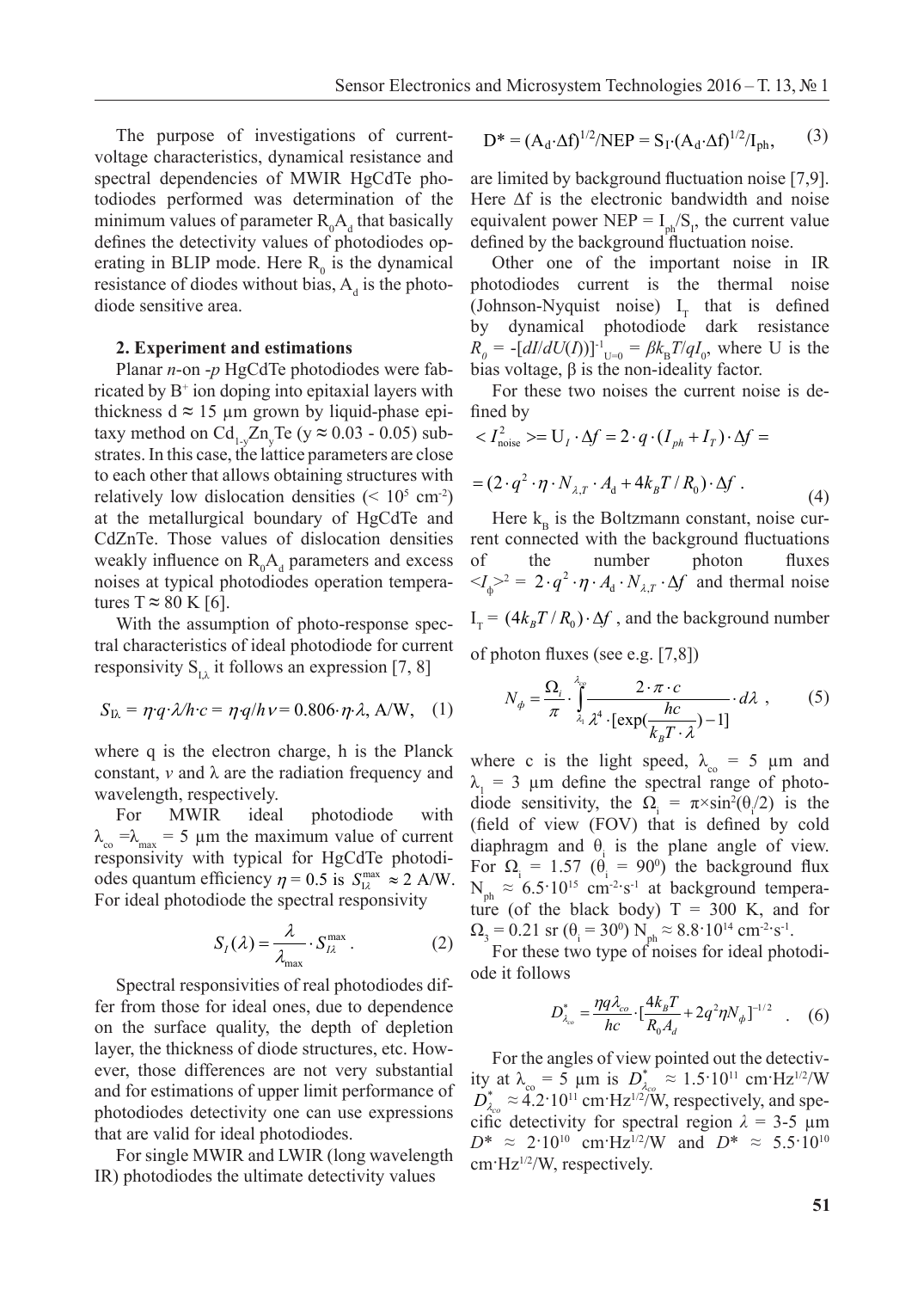

**Fig. 1. Current-voltage characteristics of typical**  $Hg_{1x}Cd_{x}Te(x \approx 0.3, \lambda_{co} = 5 \mu m)$  photodiodes at  $T = 80 \text{ K}$ . ( $\varnothing = 0.5 \text{ mm}$ ). **D**\* 5.5⋅1010 cm⋅Hz1/2/W, respectively.

At 
$$
\frac{4k_B T}{R_0 A_d} \ll 2q^2 \eta N_{ph}
$$
 (the values of  $R_0 A_d$  are

large)  $D_{\lambda_o}^*$  is defined by the second term in brackets of Exp. (6) and detector is operating in BLIP mode, that is conditioned by fluctuations in background photon fluxes. <u>Prode</u> that is conditioned by fluctuat

At *d B*  $R_0A$  $k_{\rm \scriptscriptstyle B}T$  $\boldsymbol{0}$  $\frac{4k_B T}{R_A}$  >>  $2q^2 \eta N_{ph}$  (low values of  $R_0 A_d$  or  $4kT$  2  $\lambda$  $R_0 A_d$  or at conditions of low background photons of low background photons of low background photons of low background photons of low background photons of low background photons of low background photons of low backgro  $\cdot$  t  $\cdot$ *B R A*  $\overline{I}$  $\overline{1}$  $\frac{k_B T}{k_B}$  >>  $2q^2 \eta N_{ph}$  (low values of *R<sub>0</sub>* nd photon fluxes.<br>  $\frac{4k_B T}{R_0 A_d}$  >>  $2q^2 \eta N_{ph}$  (low values of  $R_0 A_d$  or Taking widely used expression for defined the Cd Te band gap [11]

at conditions of low background photon fluxes, e.g. in astronomical applications) the photodiode  $E_g(x,T) = -0.302 + 1.93x$ operation is conditioned by its dynamic resistance and diode operation is defined by thermal noise  $+5.32 \cdot 10^{-4} \cdot (1-2x) \cdot \left| \frac{-1822 + T^3}{255.2 + T^2} \right|$ ,<br>(Johnson noise limited operation - JOLI). Also at (Johnson noise limited operation - JOLI). Also at low  $R_0A_d$  values, due to it poor quality, through  $d_0$  is the limit of limited by the limited by the limited by the limited by the limited by the limited by the limited by the limited by the limited by the limited by t the photodiode will flow large currents.  $R_0A_d$  values, due to it poor quality, through

With estimations of photon fluxes made above  $N_{ph} \approx 6.6 \cdot 10^{15}$  cm<sup>-2</sup>·s<sup>-1</sup> ( $\Omega_1 = 1.57$  sr ( $\theta_1 = 90^0$ ) and  $N_{ph} \approx 8.8 \cdot 10^{14}$  cm<sup>-2</sup>·s<sup>-1</sup>, ( $\Omega_3 = 0.21$  sr ( $\theta_3 = 30^{\circ}$ ),  $T = 300$  K) the effective background load is  $W_{\text{eff}} \approx$  responds to  $Hg_{1-x}Cd_xTe$  band ga  $3.3 \cdot 10^{-4}$  W/cm<sup>2</sup> and  $4.4 \cdot 10^{-5}$  W/cm<sup>2</sup>, respectively. For assurance MWIR photodiodes operation in BLIP mode for given FOVs from (6) it follows  $R_A > 5.103$  Ciam<sup>2</sup>  $R_0 A_d \ge 5.10^3 \Omega$  cm<sup>2</sup>. IP mode for given FOVs from (6) it follows At  $T = 80$  K for these chemical compositions  $N_{\text{ph}} \approx 6.6 \cdot 10^{15} \text{ cm}^{-2} \text{ s}^{-1} (\Omega_1 = 1.57 \text{ sr } (\theta_1 = 90^{\circ})$  $f_{\text{ph}} \approx 0.010 \text{ G}$  $f_{\text{ph}} \approx 0.6 \cdot 10^{10} \text{ cm}^{-2} \text{s}^{-1} \text{ (}\Omega_{1} = 1.5 \text{/ s} \text{r} \text{ (}\theta_{1} = 90^{\circ}\text{)} \text{ and}$ <br>  $f_{\text{ph}} \approx 8.8 \cdot 10^{14} \text{ cm}^{-2} \text{ s}^{-1} \text{ (}\Omega_{2} = 0.21 \text{ sr} \text{ (}\theta_{1} = 30^{\circ}\text{)} \text{)}$ BLIP mode for given FOVs from (6) it follows  $-1$ 

In Fig. 1 are shown dark current-voltage characteristics for two investigated  $Hg_{1-x}Cd_{x}Te$  (x  $\approx$  s. 0.3,  $\lambda_{\text{co}} = 5 \text{ }\mu\text{m}$ ) photodiodes of relatively large area  $(\emptyset = 0.5$  mm) and in Fig. 2 their dynamical the resistance characteristics in dependence of bias. It is seen that without bias in these photodiodes  $P_{\text{A}} \approx 2.5 \pm 0.6 \Omega_{\text{B}} \approx 1.2 \pm 0.5 \Omega_{\text{B}} \approx 1.4 \Omega_{\text{B}}$  $R_0A_d \approx 3.5.10^6 \Omega \cdot cm^2$  and  $2.10^5 \Omega \cdot cm^2$  and these photodiodes can operate in BLIP mode.  $\pi$  photodrouts of telatively target



**Fig. 2. Dynamical resistance of typical**  $\text{Hg}_{1-x} \text{Cd}_{x} \text{Te}$ **<br>**  $(x \approx 0.3, 1, -5, \text{um})$  **photodiodes**  $\text{T} = 90 \text{ V}$  $(\mathbf{x} \approx 0.3, \lambda_{\text{co}} = 5 \text{ }\mu\text{m}) \text{ photodiodes, T} = 80 \text{ K}$  $\varnothing$  = 0.5 mm.

In Fig. 3 are shown transmission spectra of  $Hg_{1-x}Cd_xT$ e epitaxial layers at  $T = 300$  K at different parts of the chip (middle and opposite corners of epitaxial structure on CdZnTe substrate). Such kind of spectra usually are used for determination of detector photo-response long-wavelength boundary  $\lambda_{\infty}$  manufactured from these layers at 50 % of transparency T [10] 50 % of transparency  $T_{\text{max}}$  [10].<br>Taking widely used express is *Weff ≈ 3.3⋅10-4 W/cm2 and 4.4⋅10-4.*<br>1.3⋅10-4 W/cm2 and 4.4⋅10-5 W/cm2 and 4.4⋅10-5 W/cm2 and 4.4⋅10-5 W/cm2 and 4.4 W , respectively. For assurance  $\mathbb{R}^n$ 

Taking widely used expression for defining  $Hg_{1-x}Cd_xTe$  band gap [11]  $\sum_{x}$  is omiged properties.

$$
E_g(x,T) = -0.302 + 1.93x - 0.81x^2 + 0.832x^3 +
$$
  
+5.32 \tcdot 10^{-4} \tcdot (1-2x) \cdot \left[ \frac{-1822 + T^3}{255.2 + T^2} \right], (7)

one can determine chemical compositions in different points of the chip investigated. From the optical transmission data of the opposite curves it out and  $\overline{A}$ follows  $\lambda_{\rm co} = 4.1 \mu \text{m}$  and  $\lambda_{\rm co} = 4.17 \mu \text{m}$  that corresponds to  $Hg_{1-x}^C C d_x^T$  Te band gap  $E_g = 0.3025$  eV  $(x = 0.3090)$  and  $E<sub>g</sub> = 0.2973$  eV  $(x = 0.3045)$ , respectively.  $\mathbf{r} = \mathbf{r} \cdot \mathbf{r}$ ⋅s  $\ddot{a}$ ,  $\ddot{a}$ .<br>. In the state of them, respectively.  $(X - 0.9090)$  and  $E_g - 0.2975$  CV  $(X - 0.9040)$ ,  $\frac{1}{2000}$  and  $\frac{1}{2} = 0.3073$  and  $\frac{1}{2} = 0.30$  $\text{trivial}\ \mathbf{v}$ ds to  $Hg_{1-x}Cd_xTe$  band gap  $E_g =$  $eV(x = 0.1$ 

 $E<sub>g</sub>$  = 0.2571 eV (λ<sub>co</sub> = 4.82 μm, x = 0.3090) and  $E_g = 0.2571$  eV (λ<sub>co</sub> = 4.62 μm, x = 0.3090) and<br>In Fig. 1 are shown dark current-voltage char-<br> $E_g = 0.2500$  eV (λ<sub>co</sub> = 4.96 μm, x = 0.3045), reeristics for two investigated  $Hg_{1,x}Cd_{x}Te$  (x  $\approx$  spectively. It means that the spectral region of these epitaxial layers at  $T = 80 \text{ K}$  corresponds to the atmosphere transparency region  $\lambda = 3 - 5 \mu m$ .  $\sim$   $\mu$  $x_1 + y_2 + z_3 = 0$  $\frac{1}{2}$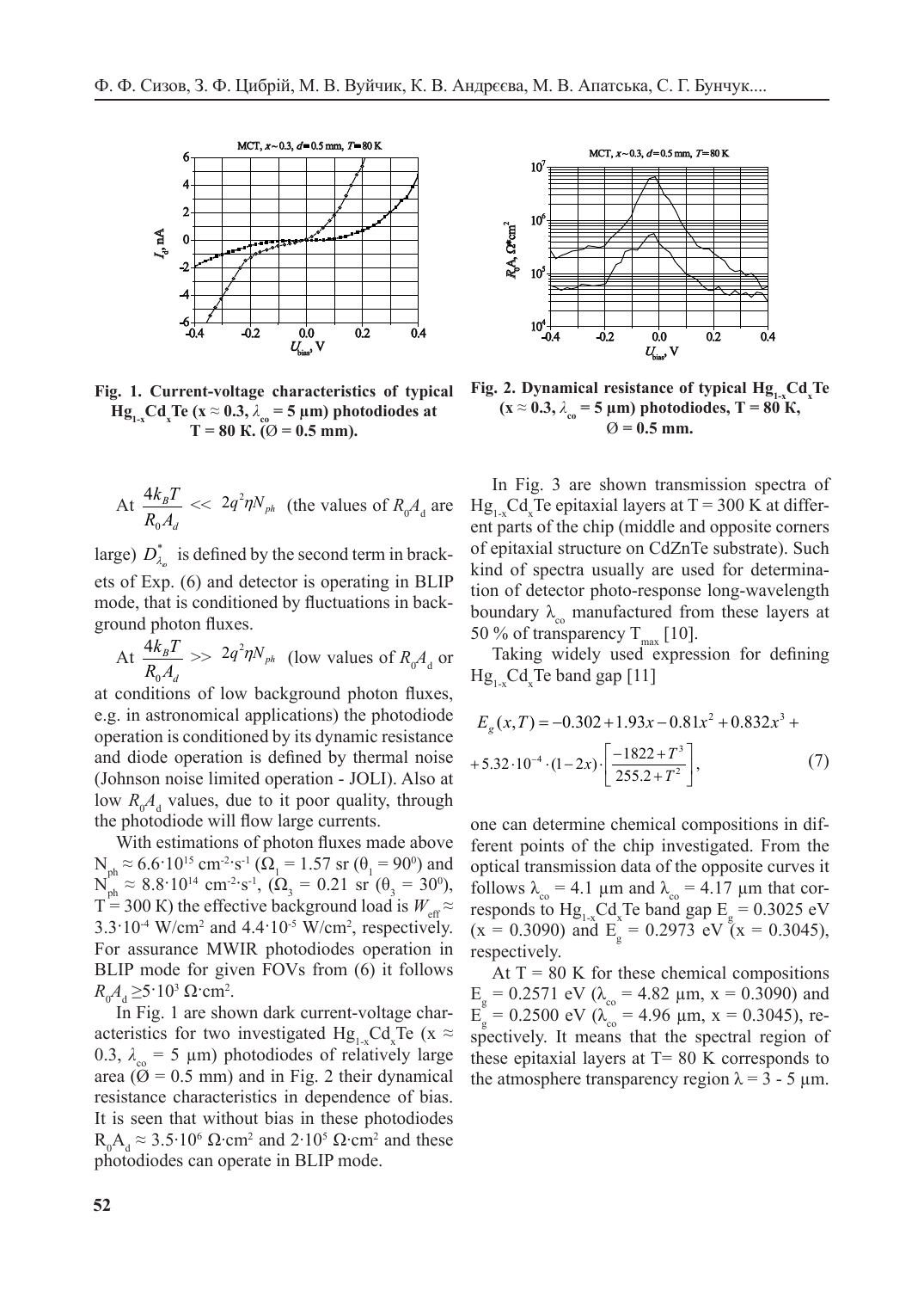

# Fig. 3. Transmission spectra of one of the **Hg**<sub>1-x</sub>Cd<sub>x</sub>Te/Cd<sub>1-y</sub>Zn<sub>y</sub>Te epitaxial structures investigated,  $T = 300$  K.

# 3. Conclusions

It is shown that  $Hg_{1-x}Cd_xTe(x \approx 0.3, \lambda_{co} \approx 5 \mu m)$ at  $T = 80$  K) photodiodes of relatively large area  $(\emptyset = 0.5 \text{ mm})$  that were obtained by B<sup>+</sup> ion doping into HgCdTe epitaxial layers on the  $Cd_{1-y}Zn_yTe$  $(y \approx 0.03-0.05)$  substrates can have characteris- tical Eng. Press (2003). tics that prove their operation in BLIP mode in  $\lambda$  = 3-5 µm atmospheric transparency region. In this spectral region obtained diode dynamical re-  $(2008)$ .<br>cistances allow realize their operation detectivities can be characterized by  $\Gamma$  owners. D.G. Seiler, C.L. Littler sistances allow realize their specific detectivities  $D^* \ge 2 \times 10^{10}$  cm×Hz<sup>1/2</sup>/W that are limited only by and I.T. Yoon, "Intrinsic Carrier Concentration" fluctuations in background photon fluxes at backtics that prove their operation in BLIP mode in 10. J. Chu and A. Sher, Physics and properties  $\lambda = 3.5$  um atmospheric transparency region. In of parrow can semiconductors Springer, N.Y.

Authors are thankful to O. Golenkov for some estimations of diodes characteristics and Yu. Bessmolny for providing HgCdTe epitaxial layers. Authors are thankful to O. Golenkov for some Стаття надійшла до редакції 22.02.2016 р.

#### **4. References 4.** References

1. M. Vuillermet, D. Billon-Lanfrey, Y. Reibel, A. Manissadjian, L. Mollard, N. Baierb O. Gravrand and G. Destéfanis, Status of MCT Focal Plane Arrays in France, Proc. SPIE, 8353, 83532K (2012).

2. N. Osia, T. Bourlai, Holistic and partial face recognition in the MWIR band using manual and automatic detection of face-based features, IEEE and G. Destefance of McChannel Conference, *Channel Content Content Content Content Content Content Content Content* Plane Arrays in France, *Proc.* Supported Arrays in France, *8333*, 83532 279 (2012), doi:10.1109/THS.2012.6459861. (2012).

3. F. Sizov, IR photoelectronics: Photon or

thermal detectors? Outlooks, Sensor Electronics and Microsystem Technologies, 12, 26-52 (2015) (in Russian).  $\overline{a}$  transmission data of the opposite data of the opposite data of the opposite data of the opposite data of the opposite data of the opposite data of the opposite data of the opposite data of the opposite data of th

4. J.T. Wimmers, D.S. Smith, "Characteristics of InSb photovoltaic detectors at 77 K and below", Proc. SPIE, 364, 123-131 (1983).

5. J.T. Wimmers, R.M. Davis, C.A. Niblack,  $\Sigma$ , Surither the linear estimation detector to the D.S. Smith, «Indium antimonide detector technology at Cincinnati Electronics Corporation», Proc. SPIE, 930, 125-138 (1988).

6. S.M. Johnson, D.R. Rhiger, J.P. Rosbeck, J.M. Peterson, S.M. Taylor, M.E. Boyd, "Effect of dislocations on the electrical and optical properties of long-wavelength infrared HgCdTe photovoltaic detectors", J. Vacuum Sci. Technol., B10, 1495-1506 (1992).

95-1500 (1992).<br>7. L.N. Kurbatov, Optoelectronics of vis- $\mu$  ible and infrared spectral regions, Moscow, MFTI Publisher (1999) (in Russian).

8. F. Sizov, Photoelectronics for vision systems in invisible spectra regions, Kiev, Akademperiodika (2008) (in Russian).

9. G.C. Holst, «Electro-optica imaging systems performance", Bellingham, USA: SPIE Optical Eng. Press (2003).

of narrow-gap semiconductors, Springer, N.Y., (2008).

ground loading  $W_{\text{eff}} \approx 3.3 \cdot 10^{-4} - 4.4 \cdot 10^{-5} \text{ W/cm}^2$ . J. Appl. Phys., 71, 1253-1258 (1992). 11. J.R. Lowney, D.G. Seiler, C.L. Littler, and I.T. Yoon, "Intrinsic Carrier Concentration of Narrow-Gap Mercury Cadmium Telluride", J. Appl. Phys., 71, 1253-1258 (1992).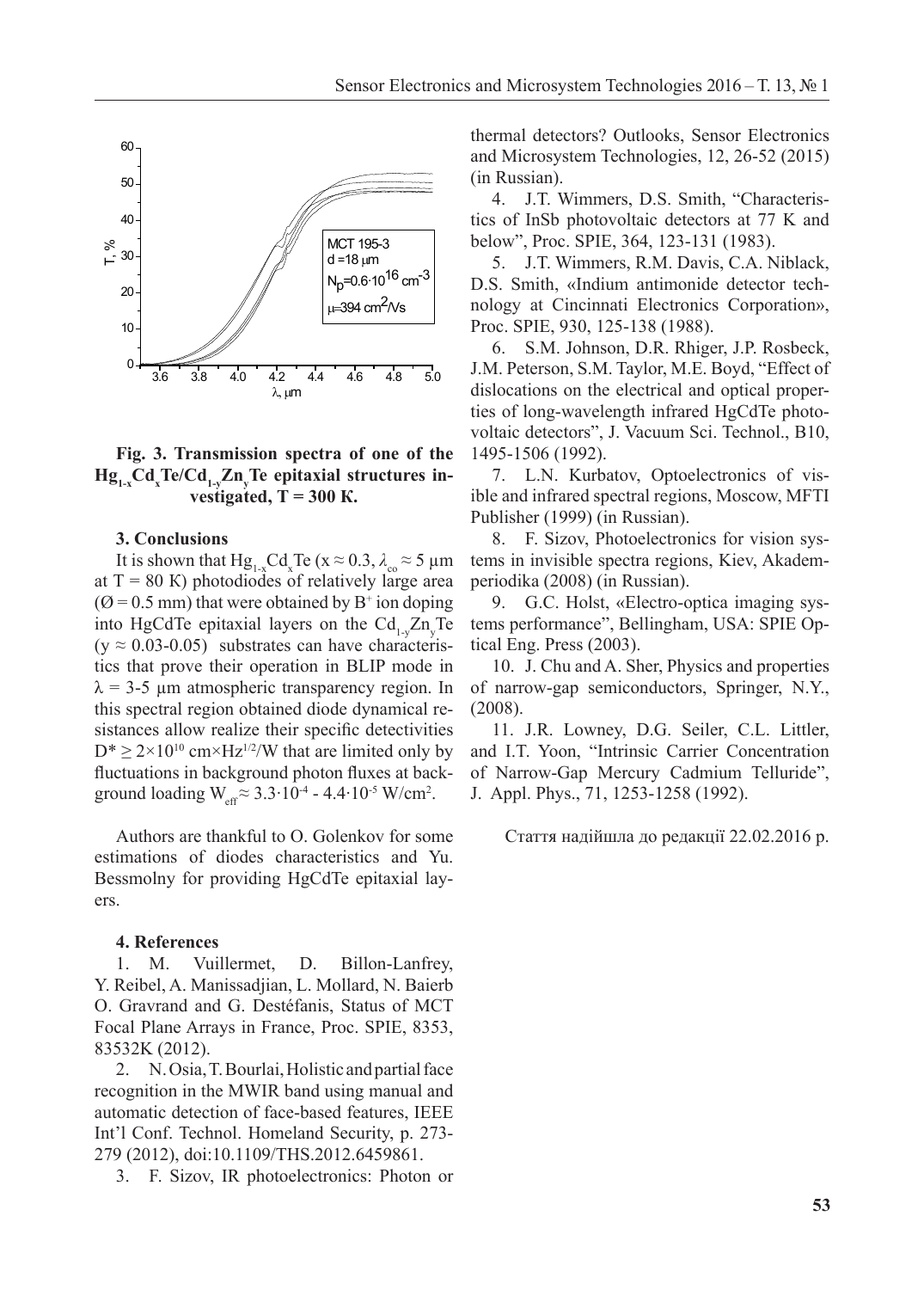PACS 73.40.Lq, 73.61.Ga

### **HgCdTe PHOTODIODES FOR INFRARED MID-WAVELENGTH REGION**

*F. Sizov, Z. Tsybrii, M. Vuichyk, К. Аndreyeva, М. Аpatsка, S. Bunchuk, N. Dmytruk, М. Smolii*

V. E. Lashkaryov Institute of Semiconductor Physics, Ukrainian Academy of Sciences E-mail: tsybrii@isp.kiev.ua

#### **Summary**

The aim of this work is to demonstrate the possibility of realization of the photodiodes with a big area of a sensitive element based on HgCdTe epitaxial layers for middle infrared spectral region with parameters better than minimum possible values of  $R_0A_d (R_0$  – zero biased dynamic resistance,  $A_d$  – area of photosensitive part of the photodiode), that define value of photodiode specific detectivity  $\vec{D}^*$ .

In this article mid wave infrared HgCdTe photodiodes of the big area of a sensitive element ( $\varnothing$  = 0.5 mm) with long-wavelength cutoff  $\lambda_{\infty} \approx 5$  µm were fabricated and their characteristics on the structures grown by liquid phase epitaxy method on  $Cd_{1-y}Zn_yTe$  (y  $\approx 0.03$  - 0.05) substrates were investigated. Analysis of dark current-voltage characteristics of HgCdTe photodiodes manufactured by B<sup>+</sup> ion implantation method showed values of  $R_0A_d \approx 3.5 \cdot 10^6$  Ohm∙cm<sup>2</sup> and 2⋅10<sup>5</sup> Ohm⋅cm<sup>2</sup> at zero bias. Such photodiode parameters provide their operation in background limited performance mode. From measured spectral dependencies of infrared transmission of  $Hg_{1-x}Cd_xTe$  epitaxial layers it was found that spectral area of photosensitivity of these epitaxial layers with  $x \approx 0.3$  at T = 80 K was in atmospheric spectral window *λ* = 3-5 µm.

**Keywords**: photodiode, HgCdTe, infrared, BLIP mode